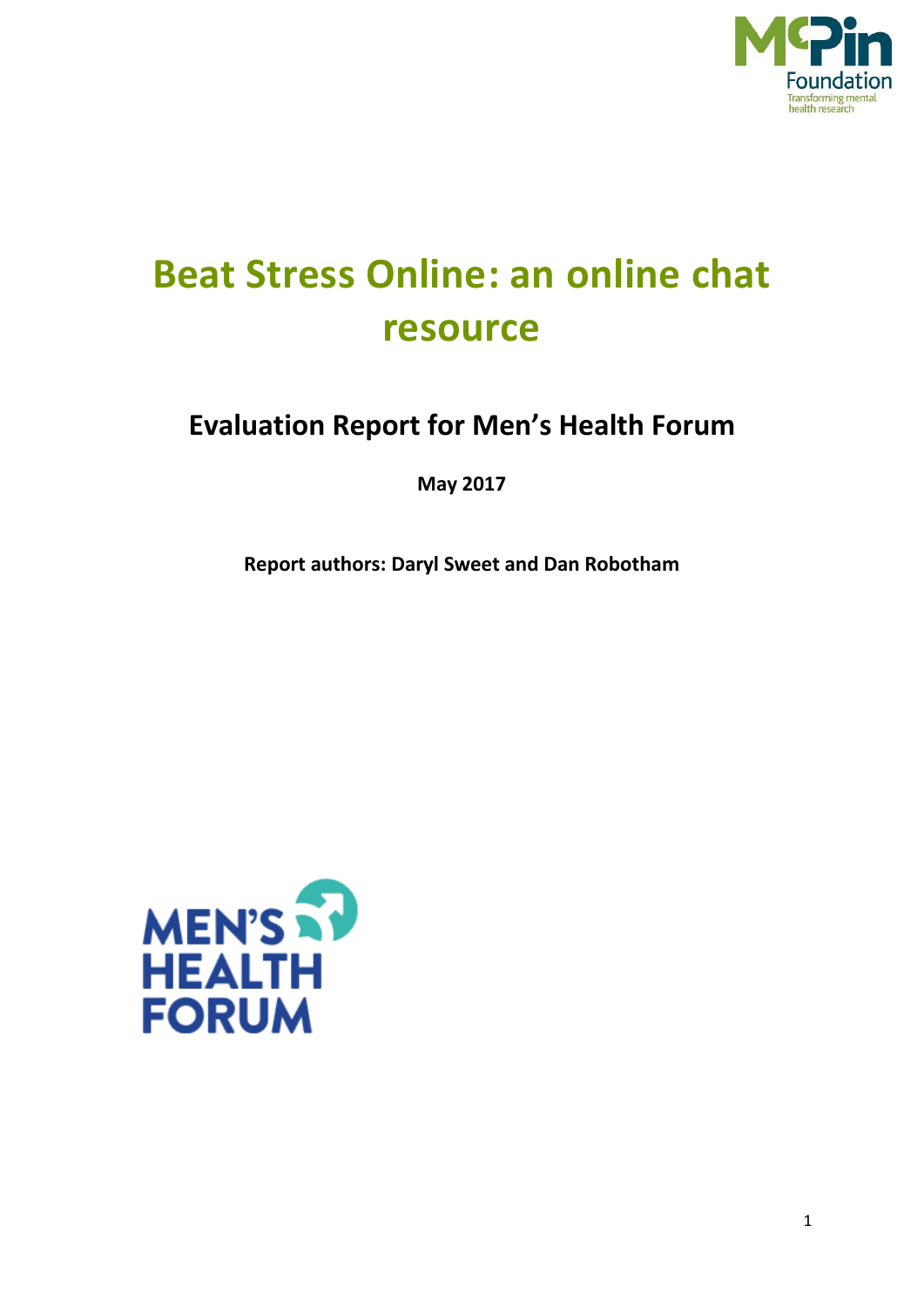

# **Introduction**

### **The service**

Beat Stress is an online chat resource aimed at middle-aged men experiencing stress or mental health difficulties, launched by the Men's Health Forum (MHF) in February 2016. The service is particularly aimed at men who may not identify their experiences as being mental health related, or who may not want to talk about mental health with healthcare professionals or people they know. The webchat operates one night per week and is operated by a variety of professionals, including counsellors, nurses and others. It is a free, confidential and anonymous platform to provide preventative support, early intervention, and appropriate signposting. The objectives of Beat Stress are:

- 1. To improve male mental health by removing the barriers that exist with traditional services, and
- 2. To improve the access, quality and experience of mental health services for middle-aged men, especially those from more deprived areas.

### **The evaluation**

The McPin Foundation was commissioned to evaluate the Beat Stress project, through analysing the anonymous transcripts of 'chat' produced from this service. A supplementary aim of the evaluation is to generate insight on the language used by men when communicating about mental health. The evaluation will support MHF to create guidance based on the language that men use to speak about mental health. The priority of the analysis is to examine sentiment change and the role that staff may have in facilitating this. We define 'sentiment change' as the change in clients' attitudes as a result of chatting to Beat Stress staff, for example, increased openness to seek help offline.

Our evaluation will address the following questions:

- 1. How do men present the problems they raise in online chat?
- 2. What is the arc of Beat Stress conversations and how does sentiment change?
	- Arc here is defined as the trajectory of conversations how men move from initial presentation to resolution, including any change in sentiment.
- 3. How do staff encourage sentiment change?

# **Method**

#### **Sampling approach**

We worked with MHF to sample a portion of the full Beat Stress data set (329 chats). Chats were excluded if they contained fewer than ten lines of client-generated text, if clients did not present with a problem, or if clients presented with a problem outside of the Beat Stress remit. We used purposive sampling to identify 50 chats for analysis. This involved keyword searches (and synonyms) to detect transcripts relating to the following: depression (12 chats), stress (11), anger (12), suicide (10), other (4). This 'other' theme was included to capture the range of issues which clients present with. MHF removed any potentially identifying information before presenting the data to McPin.

#### **Analysis approach**

A framework analysis approach was developed from an initial reading of the transcripts. The coding framework consisted of the following themes: staff questions, advice and signposting, impact of staff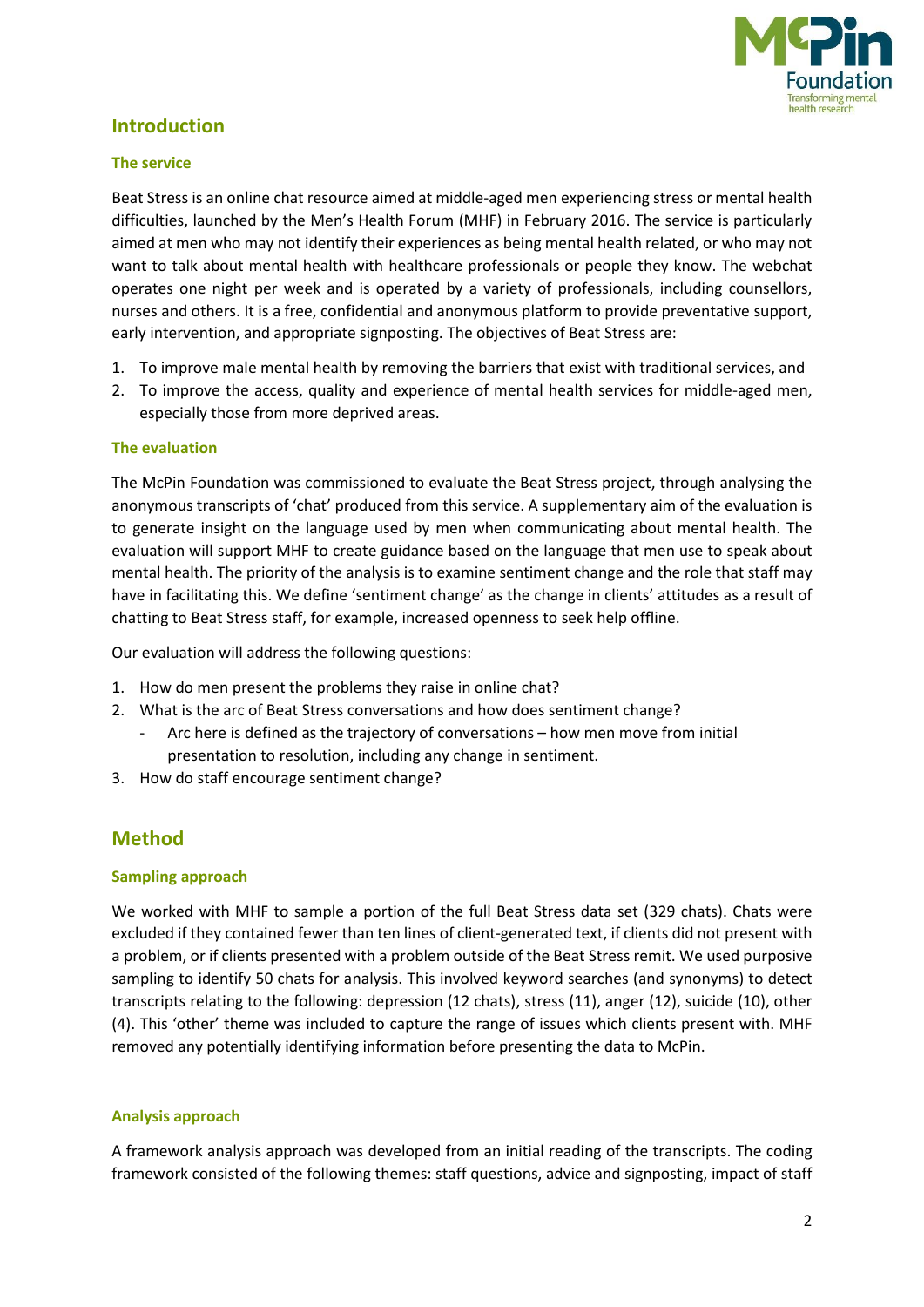

actions on sentiment, understanding and sentiment at the beginning/end of chats, factors influencing sentiment change, how chats were resolved. Themes were analysed in relation to the research questions above. We also collected quantitative data on average chat length, number of chat lines, and proportion of chats which ended abruptly (without a clear resolution).

# **Data limitations**

Some assumptions must be made about sentiment and resolution as it was not always identifiable based on what people in the chat said. We have no information on what clients did after finishing the chat, for instance, whether they clicked on links provided by volunteers or subsequently sought further support. As a result of these limitations, analyses relied on stated intentions by clients as well as their reactions to signposting, suggestions and advice.

# **Findings**

# **Context**

The 50 chats within our sample ranged in length from 8 minutes to 118 minutes. The mean length was 31.4 minutes, the median length of chats was 26 minutes (some unusually long chats skewed the mean). Clients posted a mean of 16 lines of chat, (median=13), ranging from 5 lines to 38. None of these figures are representative of Beat Stress chats, because chat transcripts were purposively sampled in a way that favoured longer chats. 16 (32%) of the chats ended abruptly, usually with the client no longer replying but occasionally with the staff member no longer replying. In many cases, abrupt endings were likely a result of poor internet connection, but clients occasionally stopped the conversation after the staff member had provided a link to further resources.

# **Question 1: How do men present the different issues they raise in chat?**

Broadly, presentation of issues could be split into three groups. These groups were created based on how the client **began** their presentation of the problem. Lines between these groups were sometimes blurred, and by the end of conversations a client could fit into all three, but the initial client presentation was selected as a useful way to categorise where client sentiments began:

#### *1) "What's wrong with me and how do I manage it?"*

We categorised 19 (38%) of the transcripts into this group. These clients knew there was something wrong, which needed to be managed, but they were not always clear about the underlying issue. A common presentation included questions such as "Is it normal?", "Am I depressed?", or "Why am I so impatient and angry?"

Clients in this group were focused primarily on how to 'manage' and 'control' the issue. The chat may have been the first time they had communicated with anyone about the problem, most did not mention having done any other research on their symptoms online. The sentiment of these clients was 'dipping their toes' into seeking, but reluctance to seek help offline. Many of these clients had not talked to significant others about the issue. As a result, there appeared to have a relative difficulty articulating issues, which meant they often needed more prompting and encouragement from staff.

# *2) "I think I know what's wrong, how do I fix it?"*

We categorised 20 (40%) of the transcripts into this group. Compared to clients in group #1, these clients knew more about what they were experiencing. They often mention having had already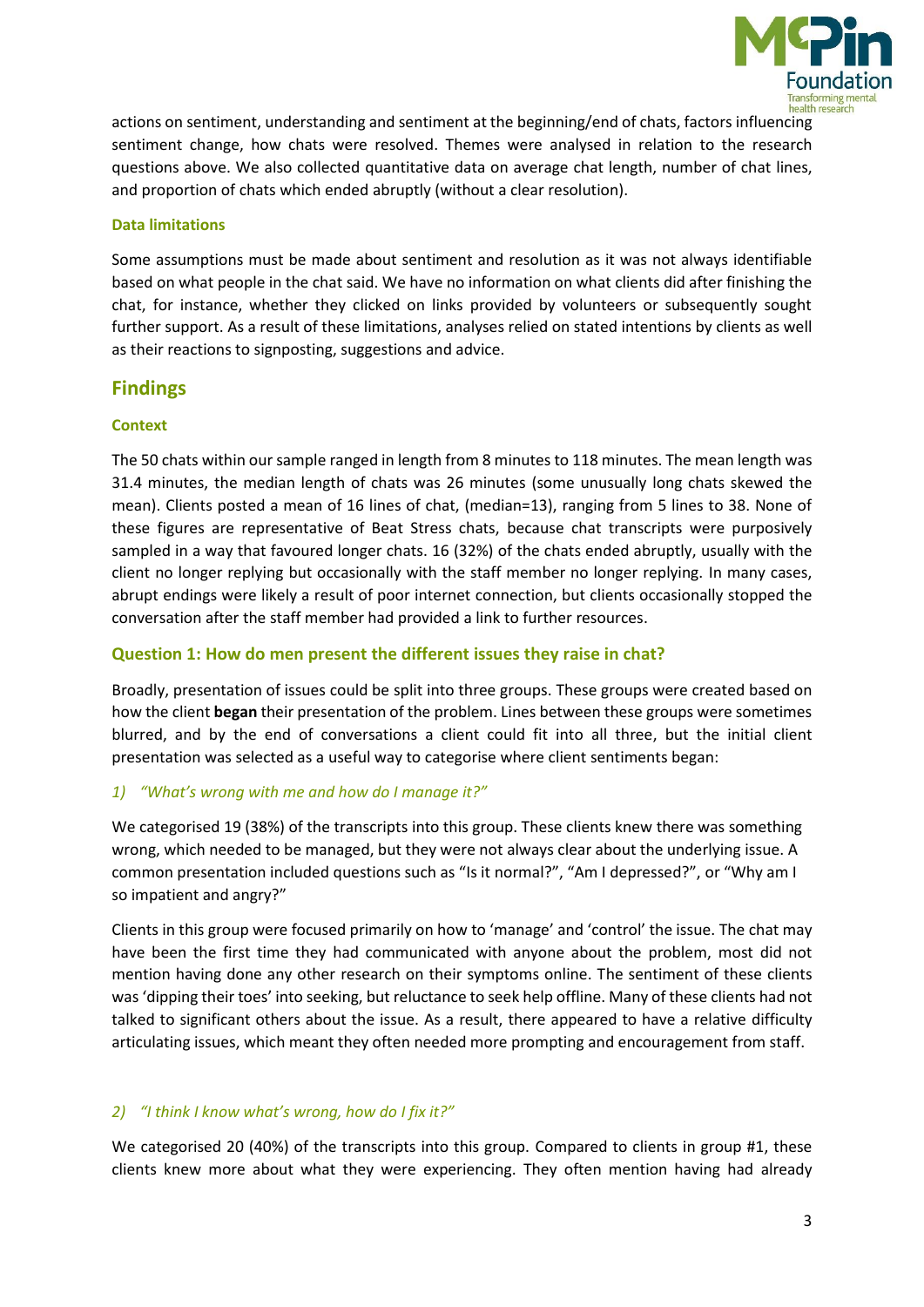

received treatment and/or tried self-management techniques, researched symptoms online, or selfdiagnosed. Their sentiment began by accepting that they needed help, but were dissatisfied with current treatment or coping techniques and needed confidential personalised tips/advice. Common language used included "I need help with [specific issue]" or "what should I do?" As with clients in group #1, chats focused on how to manage the issue (including self-management). Several were unsure if their issue was 'serious' enough to talk to a doctor, and many wanted to self-manage without visiting a doctor.

Many clients in this group had reached out to services or people around them, but were unsatisfied with the support they received. Some described negative experiences of reaching out to services, loved ones or colleagues. Others had not yet sought help but had been motivated to use Beat Stress by family or partners. Many of those experiencing 'anger' issues were seeking help because of a partner telling them to get help for the sake of their relationship. Others wanted help to make life easier for those around them, without necessarily having been prompted.

# *3) "I mainly want to vent"*

We categorised 11 (22%) of the transcripts into this group. These chats were primarily motivated by the need to talk to someone, rather than to receive specific advice about what was wrong with them or where they could seek help. The majority (n=6) of these transcripts arose using 'suicide' as a keyword. This group often presented with very open ended conversation and with phrases as simple as "Hi" or "Hello", to "I need someone to talk to". Loneliness and isolation were common themes, and others around them may have been part of the issue being presented. These transcripts sometimes showed people venting frustrations rather than planning to seek help, however some of this group did respond positively to the advice and signposting that staff offered.

# **Question 2: What is the arc of Beat Stress conversations and how does sentiment change?**

We focused on how conversations progress and on any changes in client's sentiment towards seeking offline help (e.g., GP, services). Transcripts were coded by whether or not clients had already sought help from offline services; 29 (58%) had not, 11 (22%) had, and for 10 (20%) it was unclear.

Transcripts were coded towards stated sentiments toward offline help both initially and following the chat with staff. 20 (40%) of participants made an explicit statement reflecting reluctance towards seeking help offline; they did not want to speak to people face-to-face or by phone, did not think a doctor would be helpful, did not want to take medication or did not feel their issue was serious enough. 12 (24%) seemed open about seeking offline help and asked questions about what would happen if they sought help offline. In the remaining 18 (36%) of cases, client's sentiment to offline help was unclear.

There were four types of relevant sentiment change evident in the chats. Some chats showed more than one change. The frequencies below indicate the frequency of each type of sentiment change:

- 1) **Increased openness** to speaking about issue face to face/ over phone (4, or 8% of transcripts): Clients initially expressed reluctance to speak offline, often explicitly stating sentiments such as "I can't talk to anyone face to face", but expressed openness or intention to seek offline help by the end of chats.
- 2) **Recognition that services could be helpful** (12, 24%): These clients expressed initial attitudes such as "I was going to phone NHS but don't know if it would be appropriate" and "what can a doctor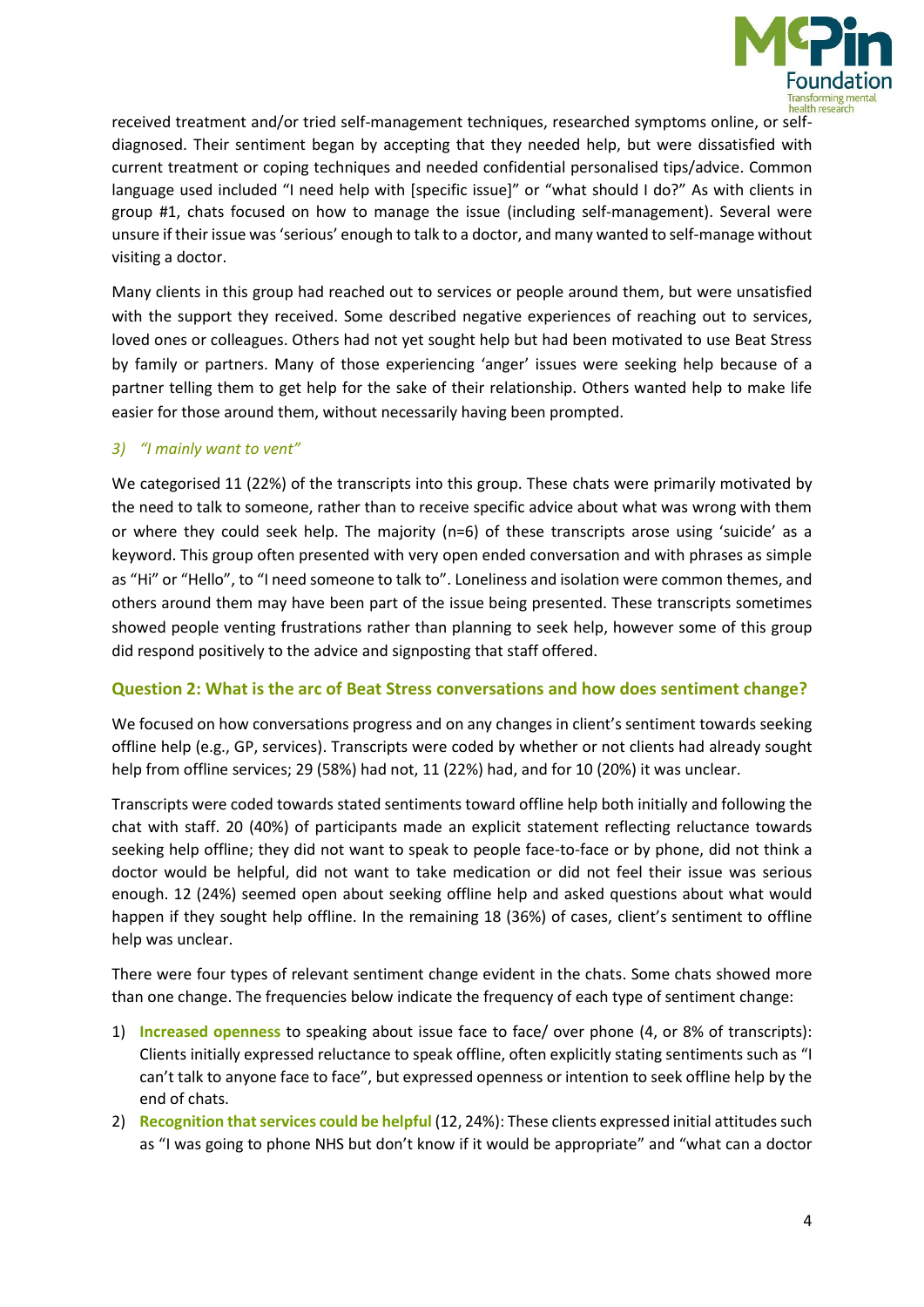

do?", not wanting to take medication, or wanting to manage by themselves. By the end of chats they were open to contacting their GP.

- 3) **Recognition that issue was serious enough** for offline support (4, 8%): These clients stated they had not sought offline support because they did not think their issue was serious enough, but after chatting with staff stated some level of recognition that it was.
- 4) **Improvements in how people were feeling** (9, 18%): after talking through their issues with staff these clients stated they were feeling better or calmer. There was a sense that clients felt a weight off their chest and that they were beginning to take control of the issue, moving from a sentiment that they had to deal with it themselves to one where they were willing to be more open.

Over half (n=27, 54%) of the transcripts contained evidence of at least one of these changes, although this may be an artificially high percentage because of the purposive sample which prioritised longer chats where sentiment change was likely to take place. In six (12%) of transcripts there was evidence that no change in sentiment had occurred, in 17 (34%) it was not clear due to clients leaving without stating a specific intention, sentiment or resolution.

# **Question 3: How do staff encourage sentiment change?**

A recurring approach by staff in chats was to guide clients through the following conversation arc. Staff used the following questions and prompts to engage clients and facilitate sentiment change:

- 1) **"Tell me more"** Staff encouraging clients to talk about their issue in more detail and followed up with probes specific to the conversation.
- 2) **"What triggers it?"** Staff asking clients to think about situations that caused their issues to occur.
- 3) **"What works?"** Staff asked clients to identify existing resources and positive aspects of their life that they could focus on.
- 4) **Signposting and advice** e.g., links to online resources, suggestions about self-care such as mindfulness, signposting to offline support such as the client's GP or counselling. Sometimes advice was more specific to the issue, such as suggesting that the client talked to their partner about their relationship issues.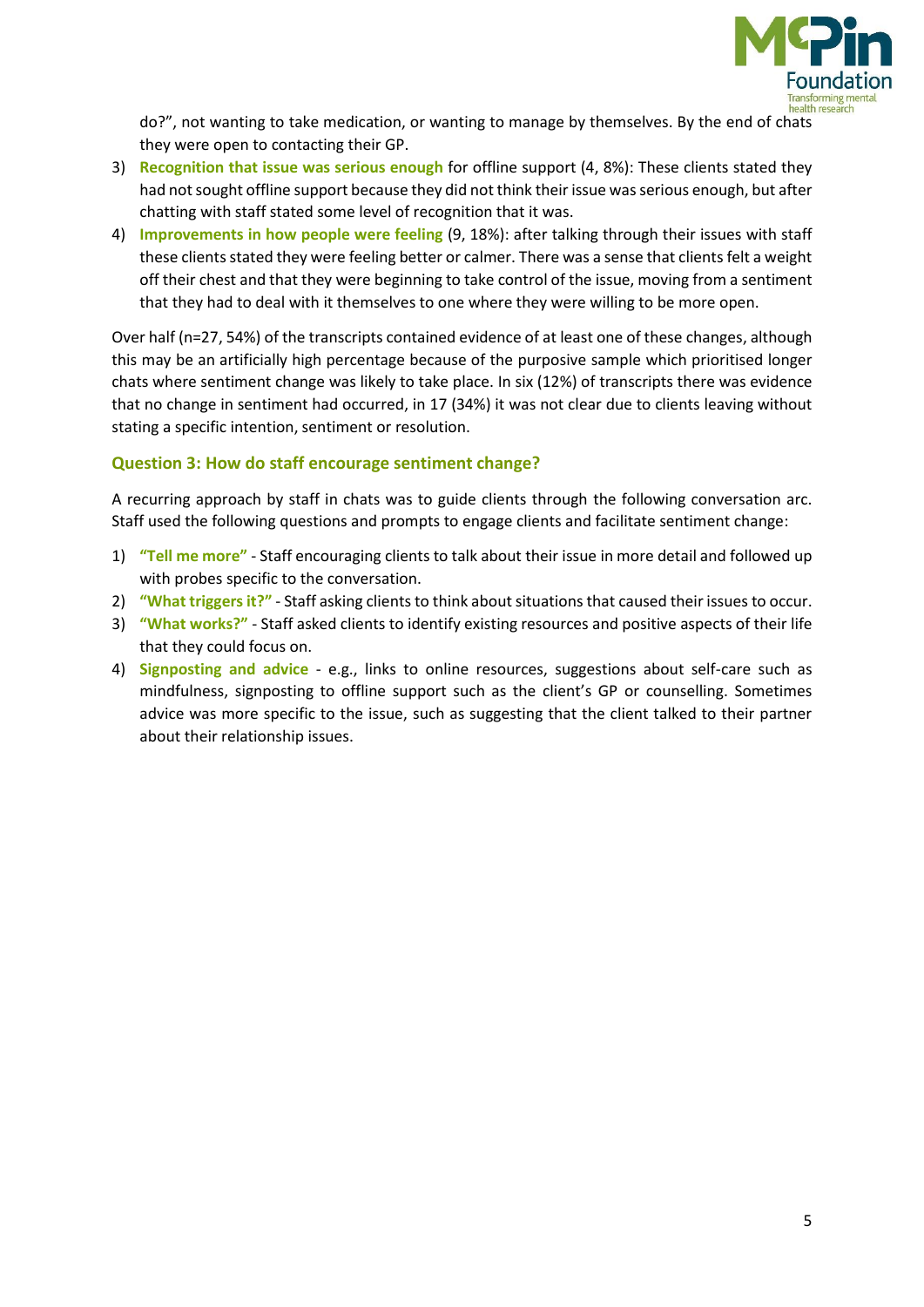

A list of ways in which staff can encourage sentiment change, and positive interaction with clients was identified from transcripts and is summarised in the following table.

| <b>Techniques/practices</b> | <b>Why important</b>                 | <b>Staff approach</b>            |
|-----------------------------|--------------------------------------|----------------------------------|
| Encouragement               | Clients seeking help for the first   | Let clients know that seeking    |
|                             | time, tentatively reaching out to    | help was brave, and is a big     |
|                             | talk about mental health.            | first step.                      |
| Acknowledging the issue     | Clients unclear over nature of their | Acknowledge the distress the     |
|                             | issue, or its severity and whether   | issue is causing for client,     |
|                             | they'd be wasting services' time     | validate decision to reach out.  |
| Asking open, neutral        | Keeps conversation going,            | Allow client to work through     |
| questions                   | important in a medium where          | issue in their own words.        |
|                             | clients can disengage any moment.    | Following up on what is said.    |
| Allowing space for          | Allows the client to talk about the  | Avoid signposting before         |
| (anonymous) discussion      | issue first, before they move to     | discussing the issue.            |
|                             | seeking other sources of support.    | Answering questions about the    |
|                             |                                      | information/service              |
|                             |                                      | signposted to.                   |
| Personalising responses     | Acknowledges that clients value the  | Make suggestions to client       |
|                             | prospect of speaking to someone,     | based on understanding of        |
|                             | rather than seeking online           | their circumstances.             |
|                             | information sources only.            |                                  |
| <b>Addressing barriers</b>  | Clients may have barriers to seeking | Provide assurance that seeking   |
|                             | help, such as wishing to remain      | help would be relevant. Ask      |
|                             | anonymous, or not feeling like a     | clients "Are you willing to do   |
|                             | service would help.                  | that?" to identify barriers.     |
| Talking through options     | Clients may not know about the       | Explain what would be            |
|                             | options (e.g., CBT, counselling and  | involved if client did reach out |
|                             | medication). Important for first-    | to their GP or other services.   |
|                             | time help seekers.                   |                                  |
| Using a warm and            | Contrasts with less personal nature  | Treat the client like a friend,  |
| personal tone               | of online information sources, or of | talk about hobbies, and put      |
|                             | services.                            | client at ease.                  |

# **Conclusions**

Beat Stress is an attractive option for men to begin speaking about mental health problems, when they feel unable to talk to services or with those they know. The anonymous and confidential nature of the chat allows people to dip their toes in to health-seeking behaviour without fear of it being taken further if they do not want it to.

Clients ranged from those reaching out for the first time who didn't understand what was wrong or what the triggers were, those managing an existing problem who wanted advice, to those who just wanted to talk or vent. Using such an approach to identifying client presentation may be useful in helping staff decide how to support different clients to change sentiment.

Sentiment change was evident in many of the chats. A large proportion of clients analysed conveyed reluctance to engage with health services and of these, many experienced a sentiment change towards more positive attitudes to seeking offline help by the end of the chat. This was enabled most